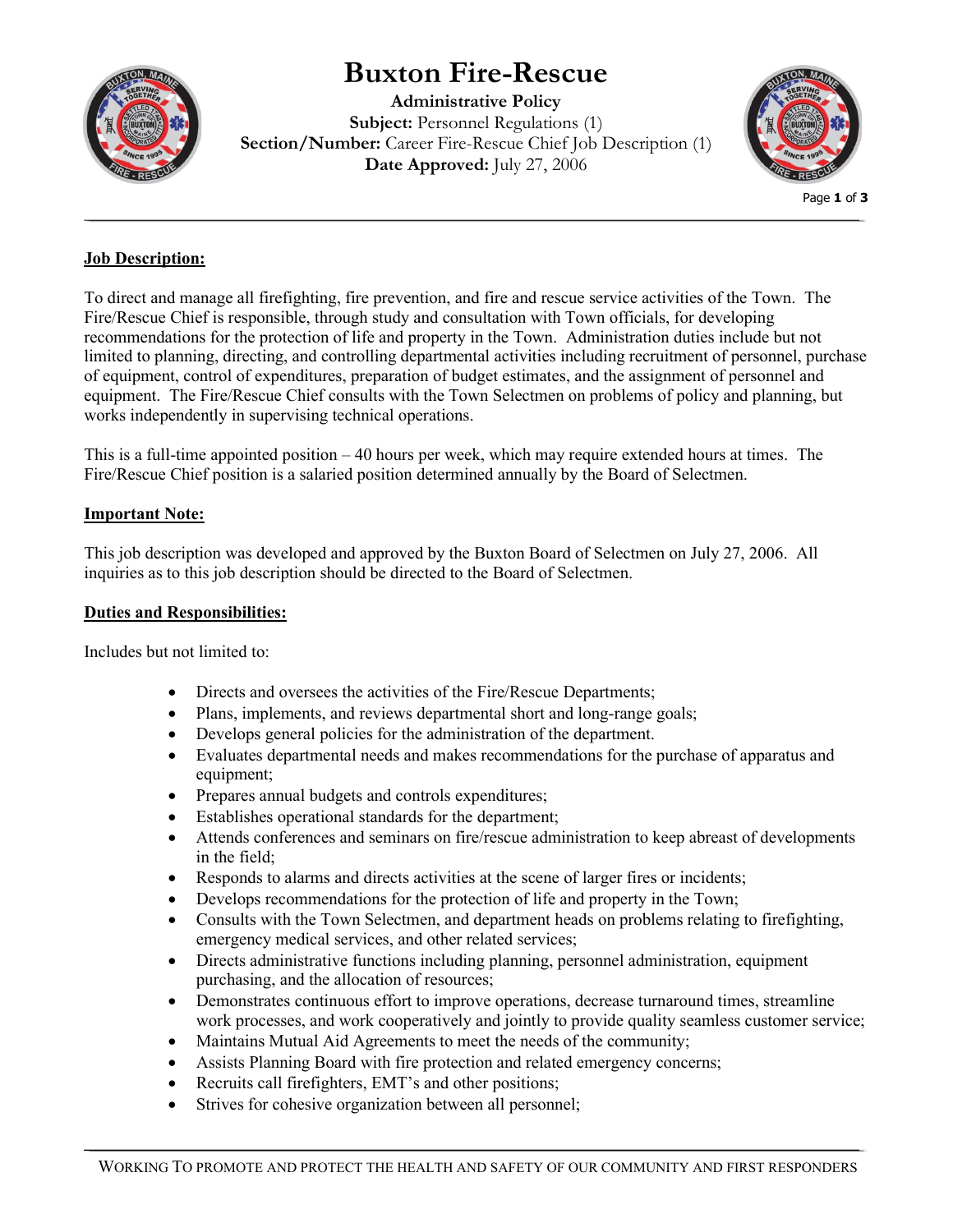#### **Required Knowledge, Skills and Abilities:**

Knowledge of:

- The principles, practices, methods, and equipment employed in modern firefighting and EMS.
- Fire hazards and fire prevention techniques.
- The use of fire records and their application to fire prevention and fire protection administration.
- The rules and regulations of the department and town laws and ordinances pertaining to fire prevention and rescue services.

#### Ability to:

- Direct and coordinate a multidisciplinary staff in firefighting, fire prevention, and fire and rescue activities.
- Perform a broad range of supervisory responsibilities over others.
- Maintain strict discipline and compliance with Department rules and regulations.
- Communicate orally with customers, clients, or the public in face-to-face one-on-one settings, in group settings, or using a telephone.
- Comprehend and make inferences from written material in the English language.
- Observe, monitor, or compare data to determine compliance with prescribed operating standards.
- Establish relationships and work cooperatively with Town Officials, employees, and the public.
- Lead and command effectively in emergency situations.
- Develop written documents such as letters, grant proposals, presentations and ordinances using clearly organized thoughts, proper English sentence construction, punctuation, and grammar.
- Review or check the work products of others for conformance to standards.
- Work safely without presenting a direct threat to self or others.
- Performs other marginal functions as assigned.

#### **Cognitive and Sensory Requirements:**

**Talking**: Necessary **Hearing**: Necessary **Sight**: Meet NFPA 1582 Standard **Tasting**: Helpful **Smelling**: Necessary

#### **Physical Activity Requirements:**

**Lift up to 10 lbs**.: Regularly Req. **Twisting**: Regularly Req. **Lift 11-25 lbs**.: Regularly Req. **Bending**: Regularly Req. **Lift 26-50 lbs**.: Regularly Req. **Crawling:** Regularly Req. **Lift over 50 lbs**.: Occasionally Req. **Squatting**: Regularly Req. **Carry up to 10 lbs**.: Regularly Req. **Kneeling**: Regularly Req. **Carry 11-25 lbs**.: Regularly Req. **Crouching**: Regularly Req. **Carry 26-50 lbs**.: Regularly Req. **Climbing**: Regularly Req. **Carry over 50 lbs**.: Occasionally Req. **Balancing**: Regularly Req. **Reach above shoulder height**: Regularly Req.